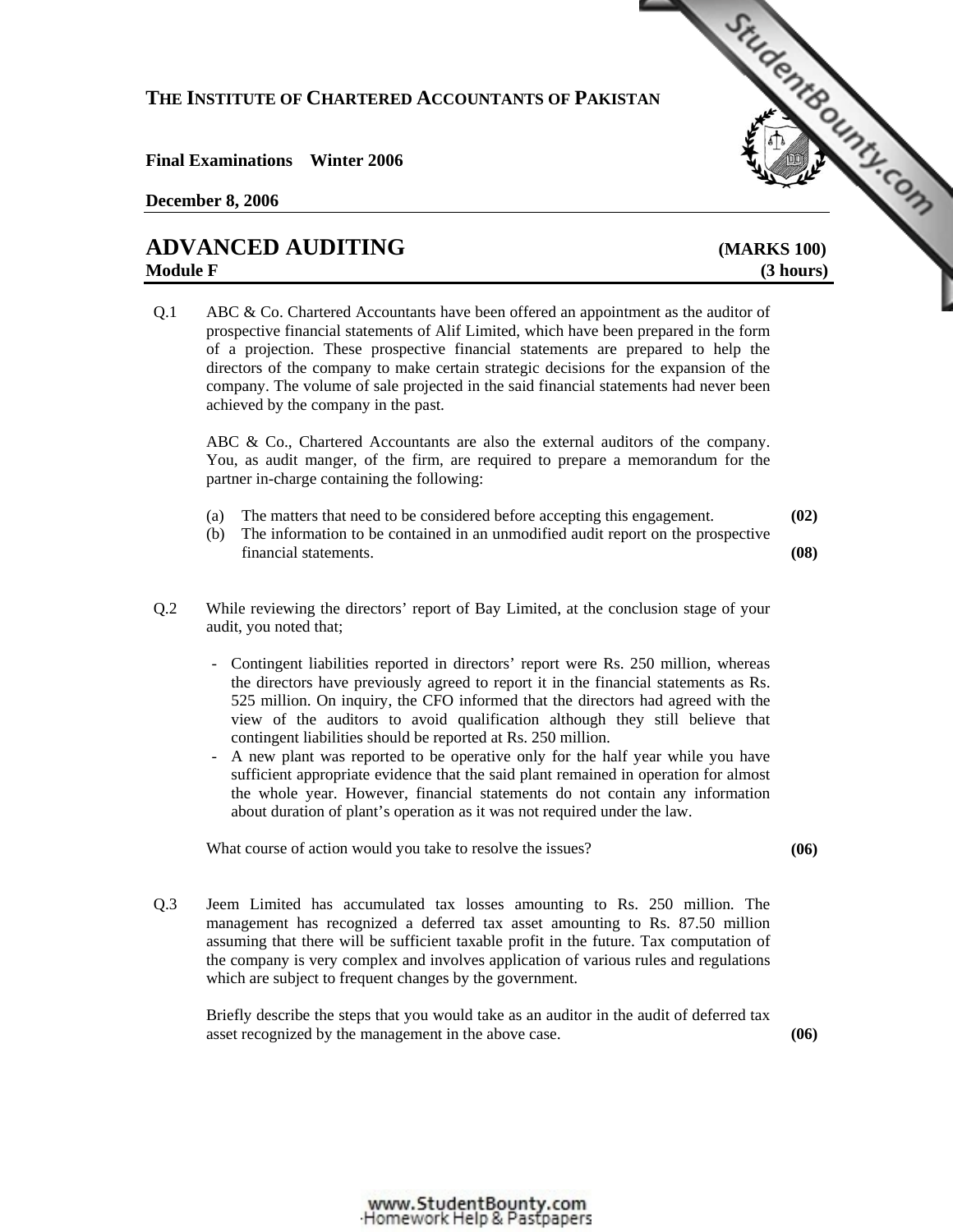- Q.4 You are the member of an audit team formed to conduct audit of Safe General Insurance Limited, a listed company. The engagement partner of your firm has asked you to prepare a note containing the following;
	- (a) Threats that potentially affect independence. **(04)**
	- (b) Measures to be taken by the engagement partner to form a conclusion on compliance with independence requirements. **(04)**
- Q.5 Ahmad & Co. Chartered Accountants have been appointed as auditors of Noon Limited for the first time. Prior years' financial statements have been audited by an affiliated firm.

As audit in-charge of the company, you noticed that last year's audit report had been qualified by the previous auditors on the following matters:

- Disagreement on capitalization of borrowing costs amounting to Rs. 15 million.
- Inadequacy of records maintained for recording sales, causing non-identification of related party transactions.

You are planning to carry out certain specific procedures in respect of opening balances. Your team members consider these procedures unnecessary as previous years' audits were done by your affiliated firm. They feel that, this audit should not be considered as an initial audit engagement.

You are required to brief your audit team on the following:

- (a) Reasons for considering this audit an initial audit engagement and the evidence you will obtain from applying procedures on opening balances. **(04)**
- (b) Audit approach in respect of matters that caused modification of last year's audit report.  $(06)$
- Q.6 At the planning phase of the audit of Prudent Limited, a listed company, senior auditor of your team submitted the following information;
	- The Board of Directors of the company has recently appointed Mr. Smart as new chief executive whose remuneration is mostly based on efficiency bonus and stock options.
	- Mr. Smart is reputed as a seasoned business executive and has been a very good friend of the Chairman of the audit committee.
	- Since his joining he has proved to be the main decision maker and the Board appears to be relying considerably on Mr. Smart and less interested in day to day operations of the company.
	- Board's main concern is now the growth in net earnings estimated for the next year, which Mr. Smart strongly believes, will be 30% at the minimum.
	- There are a number of instances of lack of segregation of duties and Mr. Smart being cost conscious, has allowed the situation to continue.
	- There is a big lay off plan in place and employees are expecting such plan although it has been kept as top secret. This lay off will help the company to achieve higher growth in earnings.
	- Mr. Smart has introduced an employees' skill development scheme only for top management personnels.

www.StudentBounty.com Homework Help & Pastpapers

(a) Describe the fraud risk factors, if any, that are indicated in the above information. **(07)**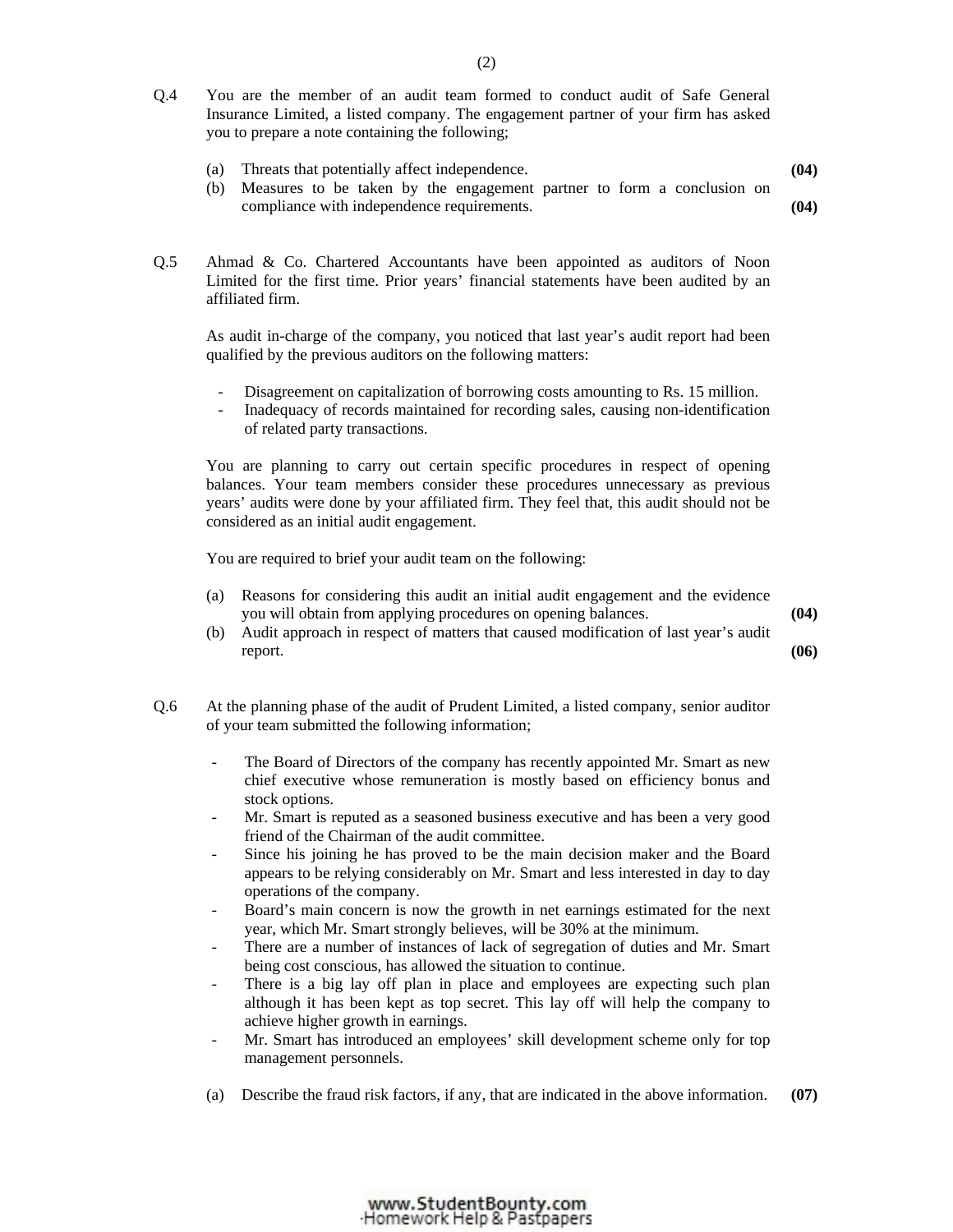(b) "Management is in a unique position to perpetrate fraud because of management's ability to directly or indirectly manipulate accounting records and prepare fraudulent financial statements by overriding controls that otherwise appear to be operating effectively. While the level of risk of management override of controls will vary from entity to entity, the risk is nevertheless present in all entities and is a significant risk of material misstatement due to fraud".

What are the procedures that an auditor should design and perform to address the risk of management's override of controls? **(06)** 

- Q.7 Mr. Kay, the audit partner of JKL & Co. Chartered Accountants, came across the following matters relating to the trainee students of the firm;
	- They freely discuss information of one client with other clients unless client specifically requests for confidentiality.
	- One trainee disclosed some key information of an ex-client to his friends outside the firm, which probably were used by them for their personal benefit. However, the trainee himself had not used such information in any way.
	- Another trainee supplied certain information to one of the lawyers of the client. However, he had obtained prior written permission from the said client.

To address the issues relating to confidentiality Mr. Kay decided to hold a training session for trainee students. As the audit manager, you are required to make a presentation covering the following points;

| (a) Principles of confidentiality.                                          | (04) |
|-----------------------------------------------------------------------------|------|
| (b) Any breach of such principles with relation to given instances.         | (03) |
| (c) Examples of circumstances when disclosure of information of a client is |      |
| considered to be in order.                                                  | (03) |

- Q.8 After the completion of field work of the audit of Ray Limited you, as audit in-charge, have noted the following:
	- The provision of a material amount against a pending legal suit remained unresolved between the auditor and Chief Financial Officer (CFO) until a second opinion from a lawyer was received. Thereafter, liability was booked appropriately.
	- This year, auditors performed extensive audit procedures on revenue account.
	- There were a number of minor errors which were corrected on the auditor's intimation. However, there were many other similar errors, which remained uncorrected by the management, being considered immaterial, in aggregate.
	- There exists a disagreement between the auditors and the CFO relating to provision for bad debts of material amount.
	- Internal audit department was found efficient and effective.
	- Chief Executive by-passes the credit committee frequently and approves credit sales to some customers.

Which of the above matters may be included in your communication with the management and audit committee of the company? Explain. **(09)** 

Q.9 While conducting initial meeting with members of your audit team, you have noticed that they are confused about use of tests of controls in the presence of risk assessment procedures related to internal controls. They are of the opinion that auditor is not required to perform tests of operating effectiveness of internal controls in each audit

www.StudentBounty.com Homework Help & Pastpapers